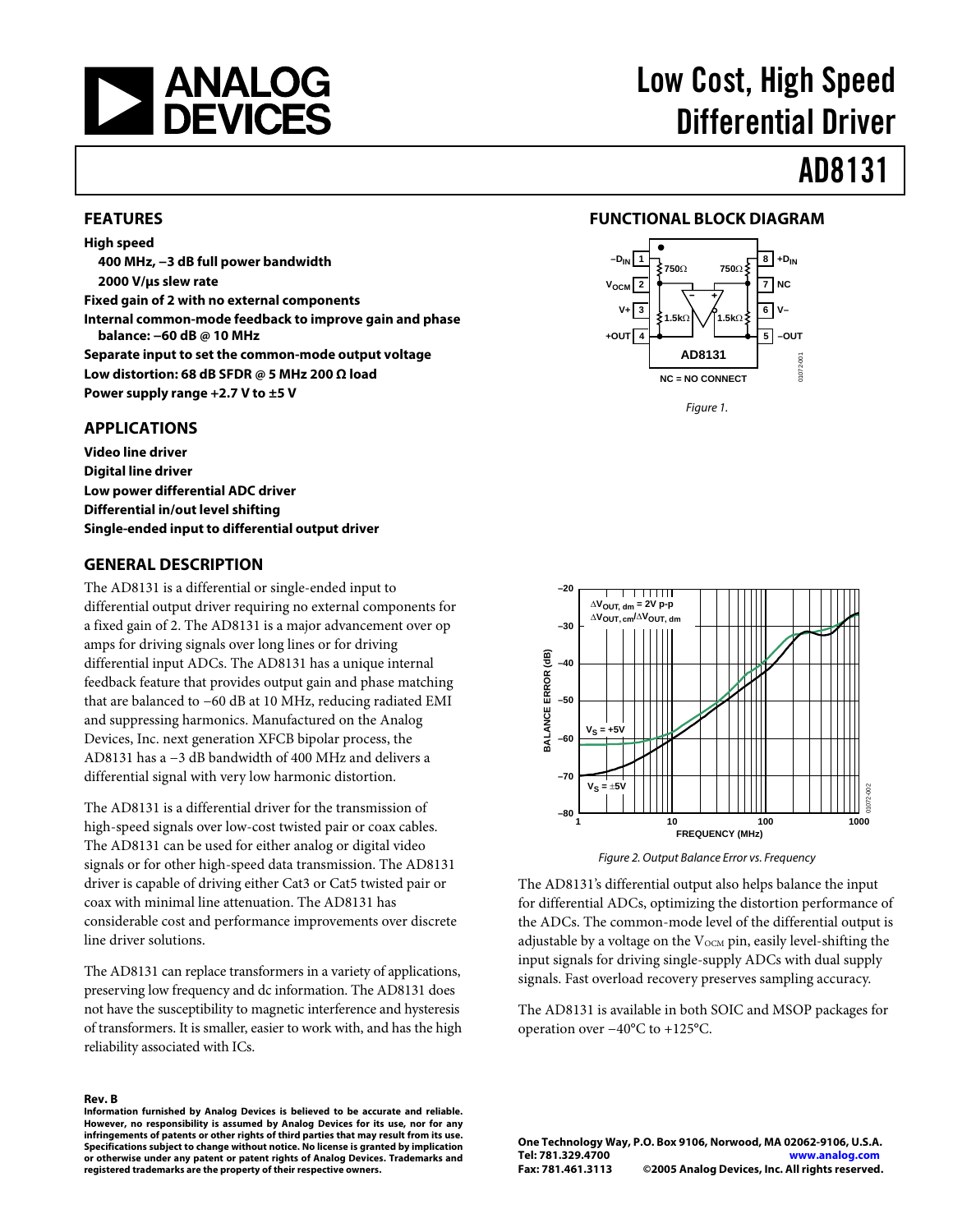# TABLE OF CONTENTS

| Calculating the Input Impedance of an               |  |
|-----------------------------------------------------|--|
| Input Common-Mode Voltage Range in                  |  |
|                                                     |  |
|                                                     |  |
|                                                     |  |
|                                                     |  |
|                                                     |  |
| Unity-Gain, Single-Ended-to-Differential Driver  19 |  |
|                                                     |  |
|                                                     |  |

### **REVISION HISTORY**

| $6/05$ —Rev. A to Rev. B |  |
|--------------------------|--|
|                          |  |
|                          |  |
|                          |  |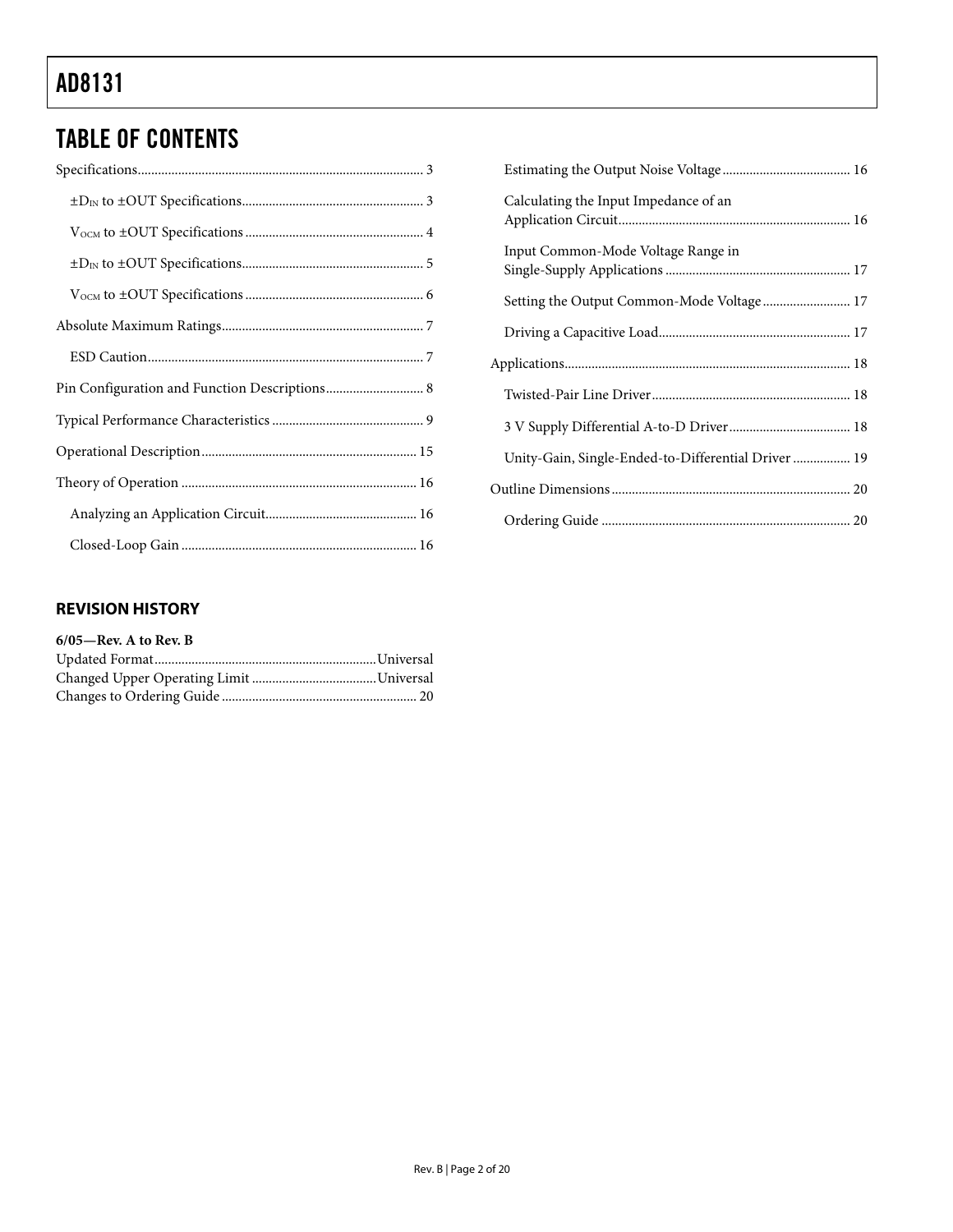## <span id="page-2-0"></span>**SPECIFICATIONS**

### **±DIN TO ±OUT SPECIFICATIONS**

25°C,  $V_s$  = ±5 V,  $V_{OCM}$  = 0 V, G = 2, R<sub>L, dm</sub> = 200 Ω, unless otherwise noted. Refer to [Figure 5](#page-8-1) and [Figure 39](#page-14-1) for test setup and label descriptions. All specifications refer to single-ended input and differential outputs, unless otherwise noted.

| Table 1.                        |                                                                                                       |       |                  |      |                |
|---------------------------------|-------------------------------------------------------------------------------------------------------|-------|------------------|------|----------------|
| <b>Parameter</b>                | <b>Conditions</b>                                                                                     | Min   | <b>Typ</b>       | Max  | Unit           |
| <b>DYNAMIC PERFORMANCE</b>      |                                                                                                       |       |                  |      |                |
| -3 dB Large Signal Bandwidth    | $V_{OUT} = 2 V p-p$                                                                                   |       | 400              |      | MHz            |
| -3 dB Small Signal Bandwidth    | $V_{\text{OUT}} = 0.2 V p-p$                                                                          |       | 320              |      | MHz            |
| Bandwidth for 0.1 dB Flatness   | $V_{OUT} = 0.2 V p-p$                                                                                 |       | 85               |      | MHz            |
| <b>Slew Rate</b>                | $V_{\text{OUT}} = 2 V p-p$ , 10% to 90%                                                               |       | 2000             |      | $V/\mu s$      |
| <b>Settling Time</b>            | 0.1%, $V_{OUT} = 2 V p-p$                                                                             |       | 14               |      | ns             |
| Overdrive Recovery Time         | $V_{IN}$ = 5 V to 0 V Step                                                                            |       | 5                |      | ns             |
| NOISE/HARMONIC PERFORMANCE      |                                                                                                       |       |                  |      |                |
| Second Harmonic                 | $V_{\text{OUT}} = 2 V p-p$ , 5 MHz, R <sub>L, dm</sub> = 200 $\Omega$                                 |       | $-68$            |      | dBc            |
|                                 | $V_{\text{OUT}} = 2 V p - p$ , 20 MHz, R <sub>L, dm</sub> = 200 $\Omega$                              |       | $-63$            |      | dBc            |
|                                 | $V_{\text{OUT}} = 2 V p-p$ , 5 MHz, R <sub>L, dm</sub> = 800 $\Omega$                                 |       | $-95$            |      | dBc            |
|                                 | $V_{\text{OUT}} = 2 V p-p$ , 20 MHz, R <sub>L, dm</sub> = 800 $\Omega$                                |       | $-79$            |      | dBc            |
| <b>Third Harmonic</b>           | $V_{\text{OUT}} = 2 V p - p$ , 5 MHz, RL, dm = 200 $\Omega$                                           |       | $-94$            |      | dBc            |
|                                 | $V_{OUT} = 2 V p-p$ , 20 MHz, R <sub>L, dm</sub> = 200 Ω                                              |       | $-70$            |      | dBc            |
|                                 | $V_{\text{OUT}} = 2 V p-p$ , 5 MHz, RL, dm = 800 $\Omega$                                             |       | $-101$           |      | dBc            |
|                                 | $V_{\text{OUT}} = 2 V p-p$ , 20 MHz, R <sub>L, dm</sub> = 800 $\Omega$                                |       | $-77$            |      | dBc            |
| <b>IMD</b>                      | 20 MHz, $R_{L, dm} = 800 \Omega$                                                                      | $-54$ |                  |      |                |
| IP <sub>3</sub>                 | 20 MHz, $R_{L,dm} = 800 \Omega$                                                                       |       | 30               |      | dBm            |
| Voltage Noise (RTO)             | $f = 20$ MHz                                                                                          |       | 25               |      | $nV/\sqrt{Hz}$ |
| <b>Differential Gain Error</b>  | NTSC, $R_{L, dm} = 150 \Omega$                                                                        |       | 0.01             |      | $\%$           |
| <b>Differential Phase Error</b> | NTSC, $R_{L, dm} = 150 \Omega$                                                                        |       | 0.06             |      | degrees        |
| <b>INPUT CHARACTERISTICS</b>    |                                                                                                       |       |                  |      |                |
| Input Resistance                | Single-ended input                                                                                    |       | 1.125            |      | $k\Omega$      |
|                                 | Differential input                                                                                    |       | 1.5              |      | $k\Omega$      |
| <b>Input Capacitance</b>        |                                                                                                       |       | $\mathbf{1}$     |      | pF             |
| Input Common-Mode Voltage       |                                                                                                       |       | $-7.0$ to $+5.0$ |      | V              |
| <b>CMRR</b>                     | $\Delta V_{\text{OUT, dm}}/\Delta V_{\text{IN, cm}}$ ; $\Delta V_{\text{IN, cm}} = \pm 0.5 \text{ V}$ |       | $-70$            |      | dB             |
| <b>OUTPUT CHARACTERISTICS</b>   |                                                                                                       |       |                  |      |                |
| Offset Voltage (RTO)            | $V_{OS, dm} = V_{OUT, dm}$ ; $V_{DIN+} = V_{DIN-} = V_{OCM} = 0$ V                                    |       | ±2               | ±7   | mV             |
|                                 | T <sub>MIN</sub> to T <sub>MAX</sub> variation                                                        |       | ±8               |      | µV/°C          |
|                                 | $V_{OCM}$ = float                                                                                     |       | ±4               |      | mV             |
|                                 | T <sub>MIN</sub> to T <sub>MAX</sub> variation                                                        |       | ±10              |      | $\mu V$ /°C    |
| <b>Output Voltage Swing</b>     | Maximum ΔV <sub>OUT</sub> ; single-ended output                                                       |       | $-3.6$ to $+3.6$ |      | $\mathsf{V}$   |
| <b>Linear Output Current</b>    |                                                                                                       |       | 60               |      | mA             |
| Gain                            | $\Delta V_{\text{OUT. dm}}/\Delta V_{\text{IN. dm}}$ ; $\Delta V_{\text{IN. dm}} = \pm 0.5$ V         | 1.97  | $\overline{2}$   | 2.03 | V/V            |
| <b>Output Balance Error</b>     | $\Delta V_{\text{OUT, cm}}/\Delta V_{\text{OUT, dm}}$ ; $\Delta V_{\text{OUT, dm}} = 1$ V             |       | $-70$            |      | dB             |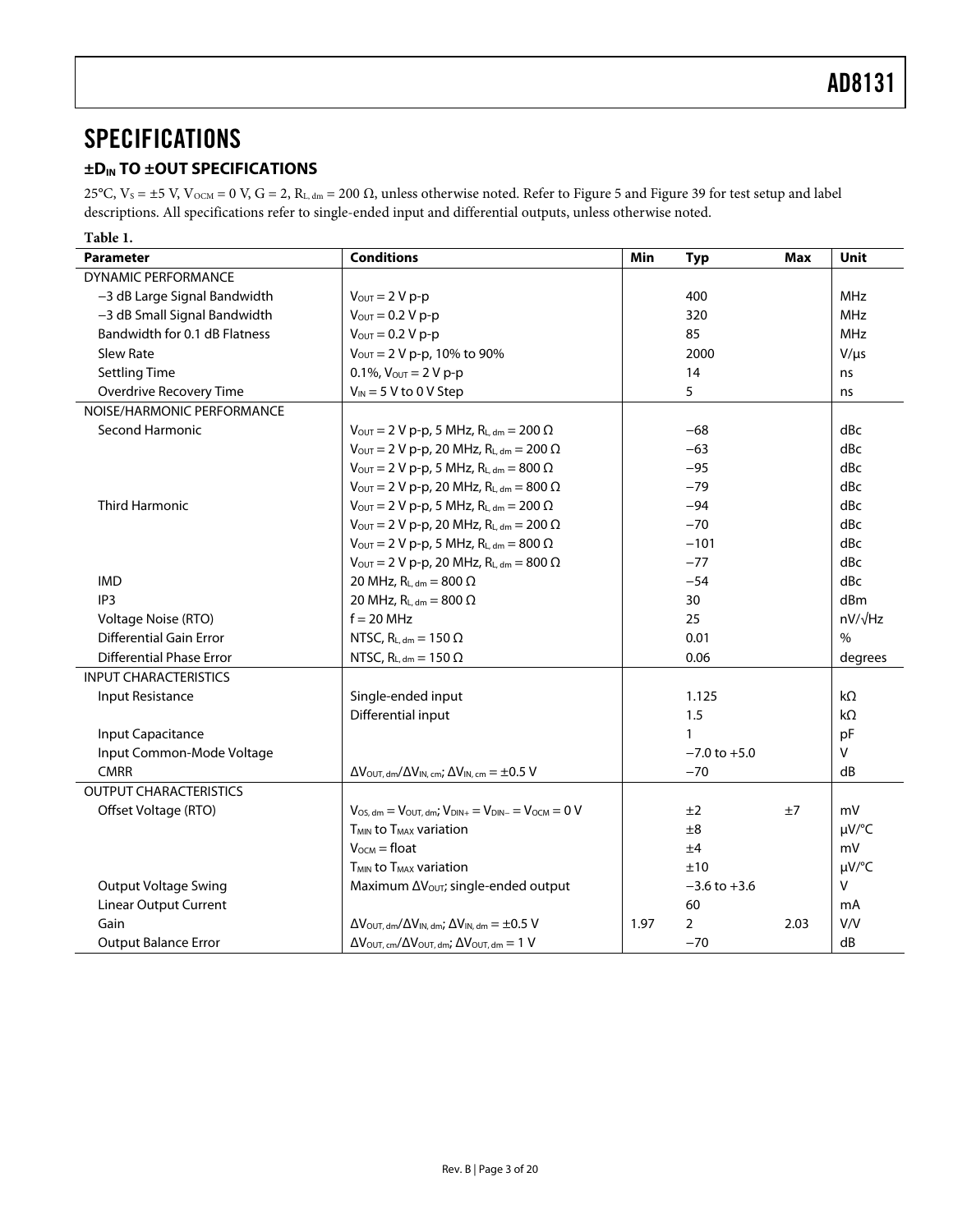### <span id="page-3-0"></span>**V<sub>OCM</sub>TO ±OUT SPECIFICATIONS**

25°C,  $V_s = \pm 5$  V,  $V_{OCM} = 0$  V,  $G = 2$ ,  $R_{L, dm} = 200$  Ω, unless otherwise noted. Refer to [Figure 5](#page-8-1) and [Figure 39](#page-14-1) for test setup and label descriptions. All specifications refer to single-ended input and differential outputs, unless otherwise noted.

| Table 2.                     |                                                                                                 |       |            |        |            |
|------------------------------|-------------------------------------------------------------------------------------------------|-------|------------|--------|------------|
| <b>Parameter</b>             | <b>Conditions</b>                                                                               | Min   | <b>Typ</b> | Max    | Unit       |
| DYNAMIC PERFORMANCE          |                                                                                                 |       |            |        |            |
| $-3$ dB Bandwidth            | $\Delta V_{\text{OCM}} = 600 \text{ mV}$                                                        |       | 210        |        | <b>MHz</b> |
| Slew Rate                    | $V_{OCM} = -1 V to +1 V$                                                                        |       | 500        |        | $V/\mu s$  |
| DC PERFORMANCE               |                                                                                                 |       |            |        |            |
| Input Voltage Range          |                                                                                                 |       | ±3.6       |        | v          |
| Input Resistance             |                                                                                                 |       | 120        |        | $k\Omega$  |
| Input Offset Voltage         | $V_{OS, cm} = V_{OUT, cm}$ ; $V_{DIN+} = V_{DIN-} = V_{OCM} = 0$ V                              |       | ±1.5       | ±7     | mV         |
|                              | $V_{OCM}$ = float                                                                               |       | ±2.5       |        | mV         |
| Input Bias Current           |                                                                                                 |       | 0.5        |        | μA         |
| <b>VOCM CMRR</b>             | $\Delta V_{\text{OUT. dm}}/\Delta V_{\text{OCM}}$ ; $\Delta V_{\text{OCM}} = \pm 0.5 \text{ V}$ |       | $-60$      |        | dB         |
| Gain                         | $\Delta V_{\text{OUT. cm}}/\Delta V_{\text{OCM}}$ ; $\Delta V_{\text{OCM}} = \pm 1 \text{ V}$   | 0.988 |            | 1.012  | V/V        |
| <b>POWER SUPPLY</b>          |                                                                                                 |       |            |        |            |
| Operating Range              |                                                                                                 | ±1.4  |            | ± 5.5  | v          |
| <b>Oujescent Current</b>     | $V_{\text{DIN+}} = V_{\text{DIN-}} = V_{\text{OCM}} = 0 V$                                      | 10.5  | 11.5       | 12.5   | mA         |
|                              | <b>T<sub>MIN</sub></b> to T <sub>MAX</sub> variation                                            |       | 25         |        | $\mu$ A/°C |
| Power Supply Rejection Ratio | $\Delta V_{\text{OUT. dm}}/\Delta V_{\text{S}}$ ; $\Delta V_{\text{S}} = \pm 1 \text{ V}$       |       | $-70$      | $-56$  | dB         |
| OPERATING TEMPERATURE RANGE  |                                                                                                 | $-40$ |            | $+125$ | °C         |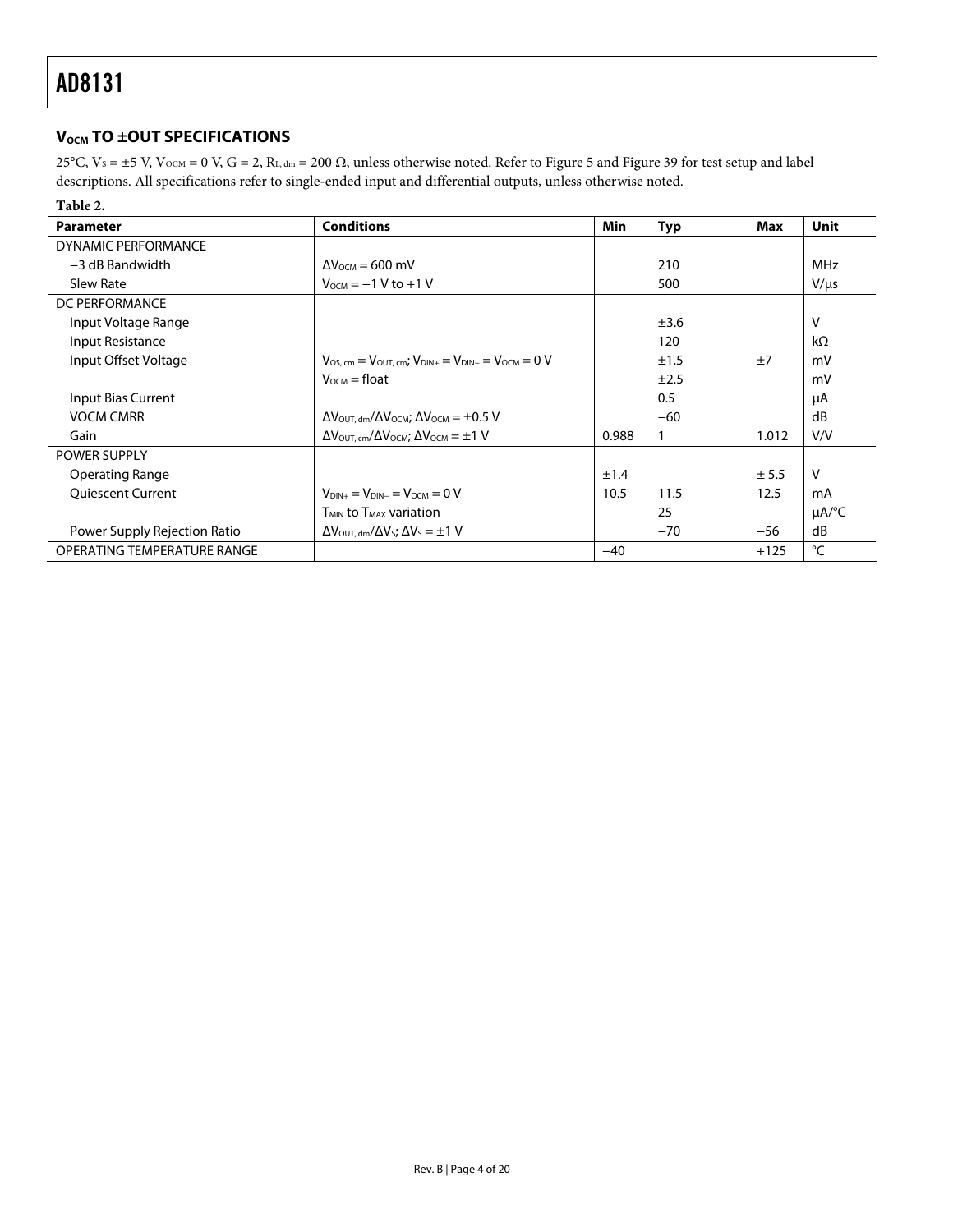### <span id="page-4-0"></span>**±DIN TO ±OUT SPECIFICATIONS**

25°C, V<sub>S</sub> = 5 V, V<sub>OCM</sub> = 2.5 V, G = 2, R<sub>L, dm</sub> = 200 Ω, unless otherwise noted. Refer to [Figure 5](#page-8-1) and [Figure 39](#page-14-1) for test setup and label descriptions. All specifications refer to single-ended input and differential outputs, unless otherwise noted.

| Table 3.                        |                                                                                               |      |                  |                |             |
|---------------------------------|-----------------------------------------------------------------------------------------------|------|------------------|----------------|-------------|
| <b>Parameter</b>                | <b>Conditions</b>                                                                             | Min  | <b>Typ</b>       | Max            | Unit        |
| <b>DYNAMIC PERFORMANCE</b>      |                                                                                               |      |                  |                |             |
| -3 dB Large Signal Bandwidth    | $V_{\text{OUT}} = 2 V p - p$                                                                  |      | 385              |                | <b>MHz</b>  |
| -3 dB Small Signal Bandwidth    | $V_{\text{OUT}} = 0.2 V p-p$                                                                  |      | 285              |                | <b>MHz</b>  |
| Bandwidth for 0.1 dB Flatness   | $V_{OUT} = 0.2 V p-p$                                                                         |      | 65               |                | <b>MHz</b>  |
| <b>Slew Rate</b>                | $V_{\text{OUT}} = 2 V p-p$ , 10% to 90%                                                       |      | 1600             |                | $V/\mu s$   |
| <b>Settling Time</b>            | 0.1%, $V_{OUT} = 2 V p-p$                                                                     |      | 18               |                | ns          |
| Overdrive Recovery Time         | $V_{IN}$ = 5 V to 0 V Step                                                                    |      | 5                |                | ns          |
| NOISE/HARMONIC PERFORMANCE      |                                                                                               |      |                  |                |             |
| Second Harmonic                 | $V_{\text{OUT}} = 2 V p-p$ , 5 MHz, $R_{L, dm} = 200 \Omega$                                  |      | $-67$            |                | dBc         |
|                                 | $V_{\text{OUT}} = 2 V p-p$ , 20 MHz, $R_{L, dm} = 200 \Omega$                                 |      | $-56$            |                | dBc         |
|                                 | $V_{\text{OUT}} = 2 V p-p$ , 5 MHz, R <sub>L, dm</sub> = 800 $\Omega$                         |      | $-94$            |                | dBc         |
|                                 | $V_{\text{OUT}} = 2 V p-p$ , 20 MHz, R <sub>L, dm</sub> = 800 $\Omega$                        |      | $-77$            |                | dBc         |
| <b>Third Harmonic</b>           | $V_{\text{OUT}} = 2 V p-p$ , 5 MHz, R <sub>L, dm</sub> = 200 $\Omega$                         |      | $-74$            |                | dBc         |
|                                 | $V_{\text{OUT}} = 2 V p-p$ , 20 MHz, R <sub>L, dm</sub> = 200 $\Omega$                        |      | $-67$            |                | dBc         |
|                                 | $V_{\text{OUT}} = 2 V p-p$ , 5 MHz, R <sub>L, dm</sub> = 800 $\Omega$                         |      | $-95$            |                | dBc         |
|                                 | $V_{\text{OUT}} = 2 V p-p$ , 20 MHz, R <sub>L, dm</sub> = 800 $\Omega$                        |      | $-74$            |                | dBc         |
| <b>IMD</b>                      | 20 MHz, $R_{L, dm} = 800 \Omega$                                                              |      | $-51$            |                | dBc         |
| IP3                             | 20 MHz, $R_{L, dm} = 800 \Omega$                                                              |      | 29               |                | dBm         |
| Voltage Noise (RTO)             | $f = 20$ MHz                                                                                  | 25   |                  | $nV/\sqrt{Hz}$ |             |
| <b>Differential Gain Error</b>  | NTSC, $R_{L, dm} = 150 \Omega$                                                                | 0.02 |                  | $\frac{0}{0}$  |             |
| <b>Differential Phase Error</b> | NTSC, $R_{L, dm} = 150 \Omega$                                                                | 0.08 |                  | degrees        |             |
| <b>INPUT CHARACTERISTICS</b>    |                                                                                               |      |                  |                |             |
| <b>Input Resistance</b>         | Single-ended input                                                                            |      | 1.125            |                | $k\Omega$   |
|                                 | Differential input                                                                            |      | 1.5              |                | $k\Omega$   |
| <b>Input Capacitance</b>        |                                                                                               |      | $\mathbf{1}$     |                | pF          |
| Input Common-Mode Voltage       |                                                                                               |      | $-1.0$ to $+4.0$ |                | V           |
| <b>CMRR</b>                     | $\Delta V_{\text{OUT, dm}}/\Delta V_{\text{IN, cm}}$ ; $\Delta V_{\text{IN, cm}} = \pm 0.5$ V |      | $-70$            |                | dB          |
| <b>OUTPUT CHARACTERISTICS</b>   |                                                                                               |      |                  |                |             |
| Offset Voltage (RTO)            | $V_{OS, dm} = V_{OUT, dm}$ ; $V_{DIN+} = V_{DIN-} = V_{OCM} = 2.5 V$                          |      | ±3               | ±7             | mV          |
|                                 | T <sub>MIN</sub> to T <sub>MAX</sub> variation                                                |      | ±8               |                | µV/°C       |
|                                 | $V_{OCM} = float$                                                                             |      | ±4               |                | mV          |
|                                 | T <sub>MIN</sub> to T <sub>MAX</sub> variation                                                |      | ±10              |                | $\mu V$ /°C |
| <b>Output Voltage Swing</b>     | Maximum ΔV <sub>OUT</sub> ; single-ended output                                               |      | 1.0 to 3.7       |                | $\vee$      |
| <b>Linear Output Current</b>    |                                                                                               |      | 45               |                | mA          |
| Gain                            | $\Delta V_{\text{OUT, dm}}/\Delta V_{\text{IN, dm}}$ ; $\Delta V_{\text{IN, dm}} = \pm 0.5$ V | 1.96 | $\overline{2}$   | 2.04           | V/V         |
| <b>Output Balance Error</b>     | $\Delta V_{\text{OUT, cm}}/\Delta V_{\text{OUT, dm}}$ ; $\Delta V_{\text{OUT, dm}} = 1$ V     |      | $-62$            |                | dB          |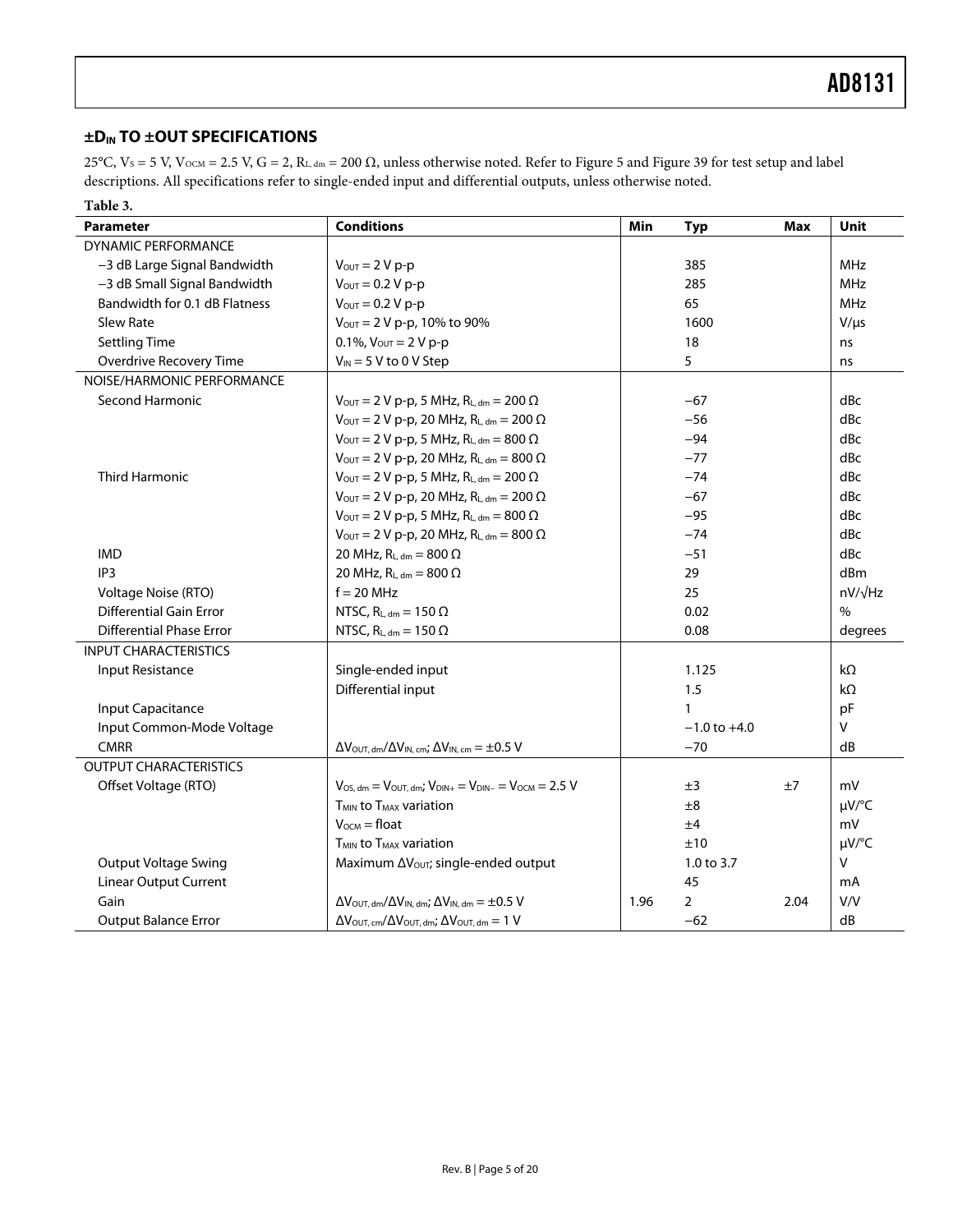### <span id="page-5-0"></span>**V<sub>OCM</sub>TO ±OUT SPECIFICATIONS**

25°C,  $V_s$  = 5 V,  $V_{OCM}$  = 2.5 V, G = 2, R<sub>L, dm</sub> = 200 Ω, unless otherwise noted. Refer to [Figure 5](#page-8-1) and [Figure 39](#page-14-1) for test setup and label descriptions. All specifications refer to single-ended input and differential outputs, unless otherwise noted.

| Table 4.                     |                                                                                                               |       |            |        |                        |
|------------------------------|---------------------------------------------------------------------------------------------------------------|-------|------------|--------|------------------------|
| <b>Parameter</b>             | <b>Conditions</b>                                                                                             | Min   | <b>Typ</b> | Max    | Unit                   |
| DYNAMIC PERFORMANCE          |                                                                                                               |       |            |        |                        |
| $-3$ dB Bandwidth            | $\Delta V_{\text{OCM}} = 600 \text{ mV}$                                                                      |       | 200        |        | <b>MHz</b>             |
| Slew Rate                    | $V_{\text{OCM}} = 1.5 V$ to 3.5 V                                                                             |       | 450        |        | $V/\mu s$              |
| DC PERFORMANCE               |                                                                                                               |       |            |        |                        |
| Input Voltage Range          |                                                                                                               |       | 1.0 to 3.7 |        | v                      |
| Input Resistance             |                                                                                                               |       | 30         |        | $k\Omega$              |
| Input Offset Voltage         | $V_{OS, cm} = V_{OUT, cm}$ ; $V_{DIN+} = V_{DIN-} = V_{OCM} = 2.5$ V                                          |       | ±5         | ±12    | mV                     |
|                              | $V_{OCM} =$ float                                                                                             |       | ±10        |        | mV                     |
| Input Bias Current           |                                                                                                               |       | 0.5        |        | μA                     |
| V <sub>OCM</sub> CMRR        | $\Delta V_{\text{OUT. dm}}/\Delta V_{\text{OCM}}$ ; $\Delta V_{\text{OCM}} = 2.5 \text{ V} \pm 0.5 \text{ V}$ |       | $-60$      |        | dB                     |
| Gain                         | $\Delta V_{\text{OUT, cm}}/\Delta V_{\text{OCM}}$ ; $\Delta V_{\text{OCM}} = 2.5 \text{ V} \pm 1 \text{ V}$   | 0.985 |            | 1.015  | V/V                    |
| POWER SUPPLY                 |                                                                                                               |       |            |        |                        |
| Operating Range              |                                                                                                               | 2.7   |            | 11     | v                      |
| <b>Oujescent Current</b>     | $V_{DIN+} = V_{DIN-} = V_{OCM} = 2.5 V$                                                                       | 9.25  | 10.25      | 11.25  | mA                     |
|                              | $T_{MIN}$ to $T_{MAX}$ variation                                                                              |       | 20         |        | $\mu A$ <sup>o</sup> C |
| Power Supply Rejection Ratio | $\Delta V_{\text{OUT. dm}}/\Delta V_{\text{S}}$ ; $\Delta V_{\text{S}} = \pm 0.5$ V                           |       | $-70$      | $-56$  | dB                     |
| OPERATING TEMPERATURE RANGE  |                                                                                                               | $-40$ |            | $+125$ | °C                     |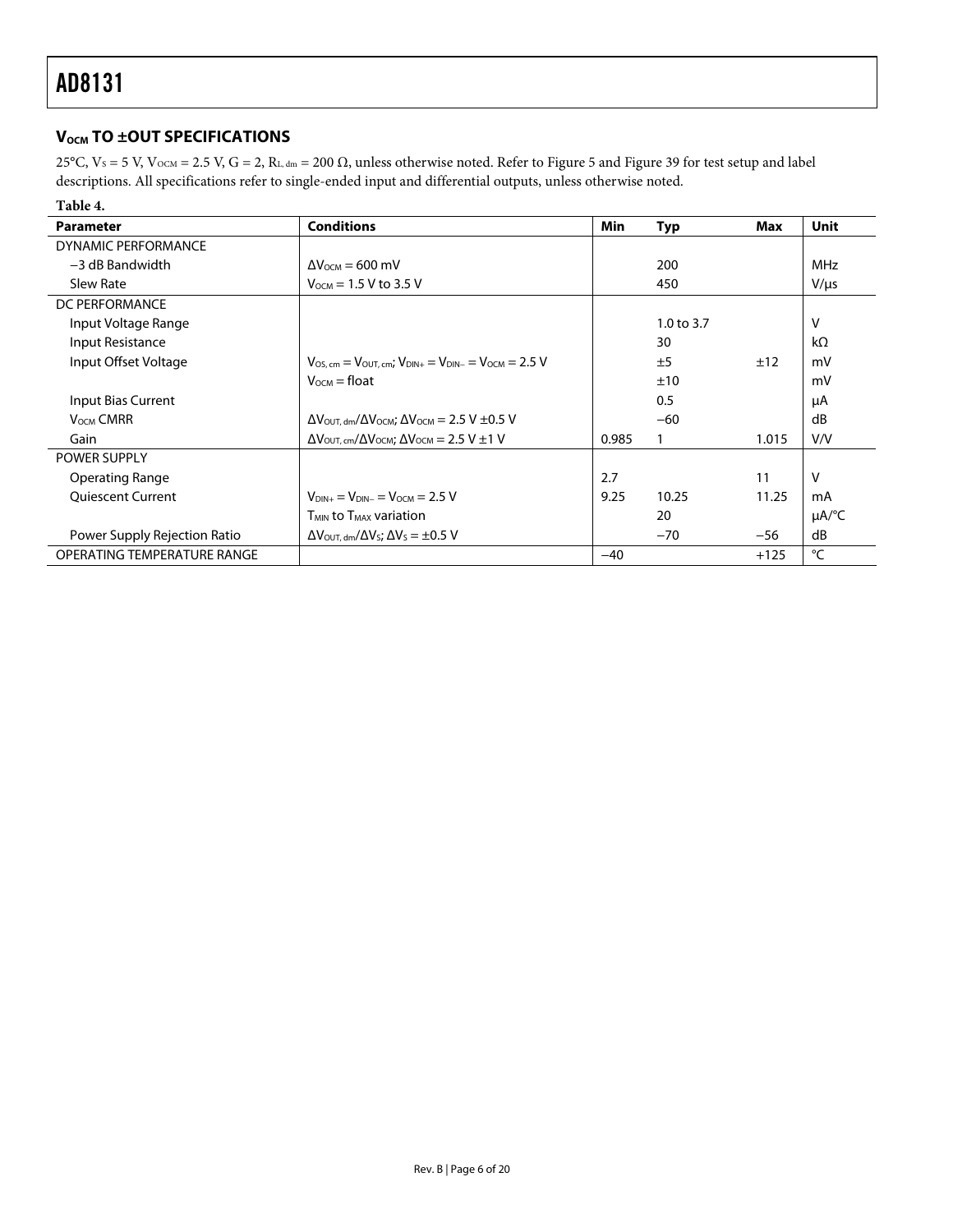## <span id="page-6-0"></span>ABSOLUTE MAXIMUM RATINGS

#### **Table [5.1](#page-6-0)**

| <b>Parameter</b>                    | Rating                               |
|-------------------------------------|--------------------------------------|
| Supply Voltage                      | ±5.5V                                |
| <b>V</b> осм                        | $\pm V_5$                            |
| Internal Power Dissipation          | 250 mW                               |
| <b>Operating Temperature Range</b>  | $-40^{\circ}$ C to $+125^{\circ}$ C  |
| Storage Temperature Range           | $-65^{\circ}$ C to +150 $^{\circ}$ C |
| Lead Temperature (Soldering 10 sec) | 300 $\degree$ C                      |

<sup>1</sup> Thermal resistance measured on SEMI standard 4-layer board.

8-lead SOIC:  $θ<sub>JA</sub> = 121°C/W$ .

8-lead MSOP:  $θ<sub>JA</sub> = 142°C/W$ .

Stresses above those listed under Absolute Maximum Ratings may cause permanent damage to the device. This is a stress rating only, functional operation of the device at these or any other conditions above those indicated in the operational section of this specification is not implied. Exposure to absolute maximum rating conditions for extended periods may affect device reliability.



Figure 3. Plot of Maximum Power Dissipation vs. Temperature

#### **ESD CAUTION**

ESD (electrostatic discharge) sensitive device. Electrostatic charges as high as 4000 V readily accumulate on the human body and test equipment and can discharge without detection. Although this product features proprietary ESD protection circuitry, permanent damage may occur on devices subjected to high energy electrostatic discharges. Therefore, proper ESD precautions are recommended to avoid performance degradation or loss of functionality.

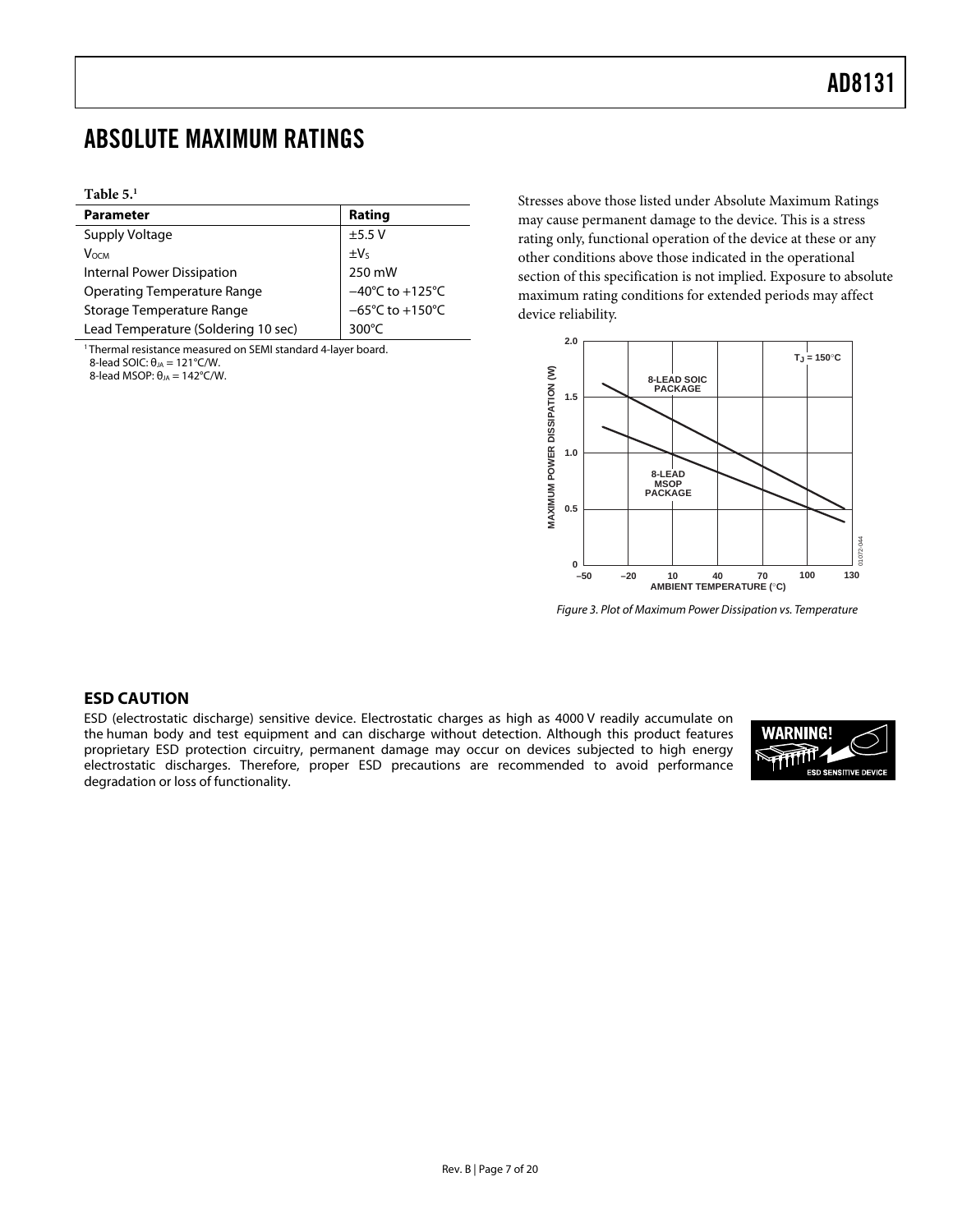# <span id="page-7-0"></span>PIN CONFIGURATION AND FUNCTION DESCRIPTIONS



Figure 4. Pin Configuration

#### **Table 6. Pin Function Descriptions**

| Pin No. | Mnemonic     | <b>Description</b>                                                                                                                                                                                              |
|---------|--------------|-----------------------------------------------------------------------------------------------------------------------------------------------------------------------------------------------------------------|
|         | $-D_{IN}$    | Negative Input.                                                                                                                                                                                                 |
|         | <b>V</b> осм | Common-Mode Output Voltage. Voltage applied to this pin sets the common-mode output voltage with a ratio of<br>1:1. For example, 1 V dc on V <sub>ocm</sub> will set the dc bias level on +OUT and -OUT to 1 V. |
|         | $V +$        | Positive Supply Voltage.                                                                                                                                                                                        |
| 4       | $+$ OUT      | Positive Output. Note: the voltage at $-D_{\text{IN}}$ is inverted at +OUT.                                                                                                                                     |
|         | $-$ OUT      | Negative Output. Note: the voltage at $+D_{\text{IN}}$ is inverted at $-OUT$ .                                                                                                                                  |
| 6       | $V -$        | Negative Supply Voltage.                                                                                                                                                                                        |
|         | <b>NC</b>    | No Connect.                                                                                                                                                                                                     |
| 8       | $+D_{IN}$    | Positive Input.                                                                                                                                                                                                 |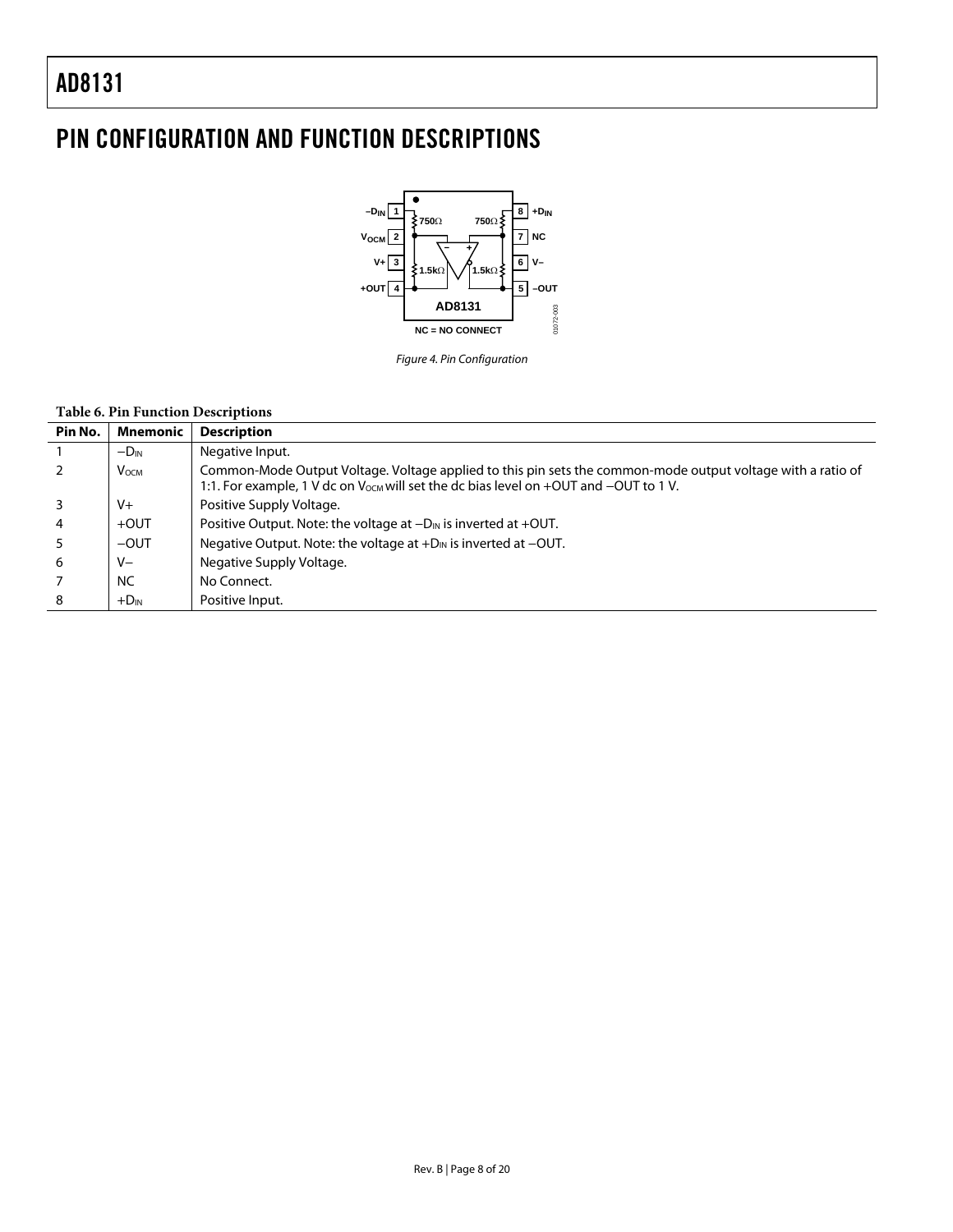# <span id="page-8-0"></span>TYPICAL PERFORMANCE CHARACTERISTICS



#### Figure 5. Basic Test Circuit

<span id="page-8-1"></span>





Figure 7. Small Signal Frequency Response



Figure 8. Large Signal Frequency Response



Figure 9. Large Signal Frequency Response



Figure 10. Harmonic Distortion Test Circuit ( $R_{L, dm} = 800 \Omega$ )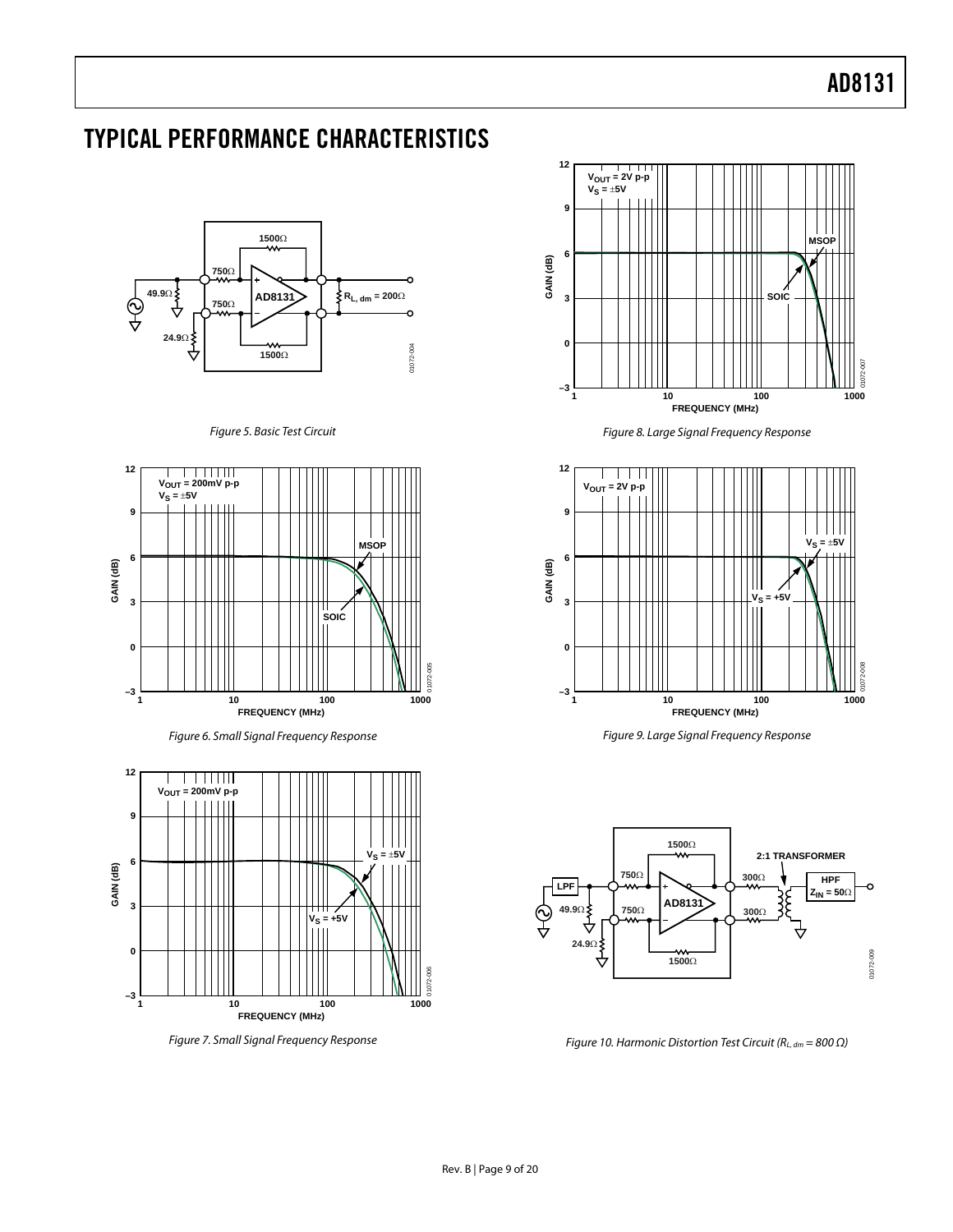





Figure 12. Harmonic Distortion vs. Frequency



Figure 13. Harmonic Distortion vs. Differential Output Voltage



Figure 14. Harmonic Distortion vs. Differential Output Voltage







Figure 16. Harmonic Distortion vs.  $R_{\text{LOAD}}$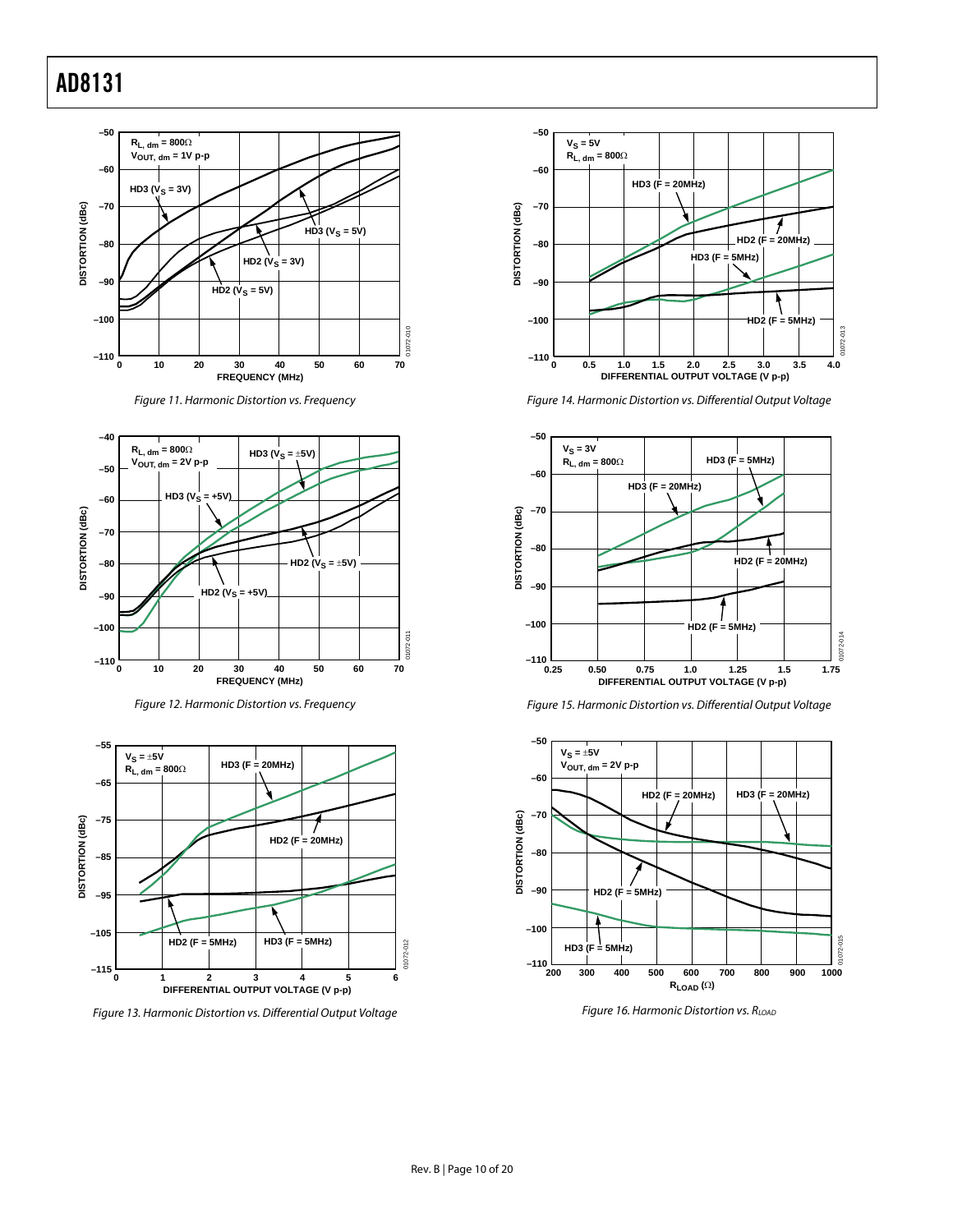













Figure 20. Third Order Intercept vs. Frequency



Figure 21. Large Signal Transient Response



Figure 22. Small Signal Transient Response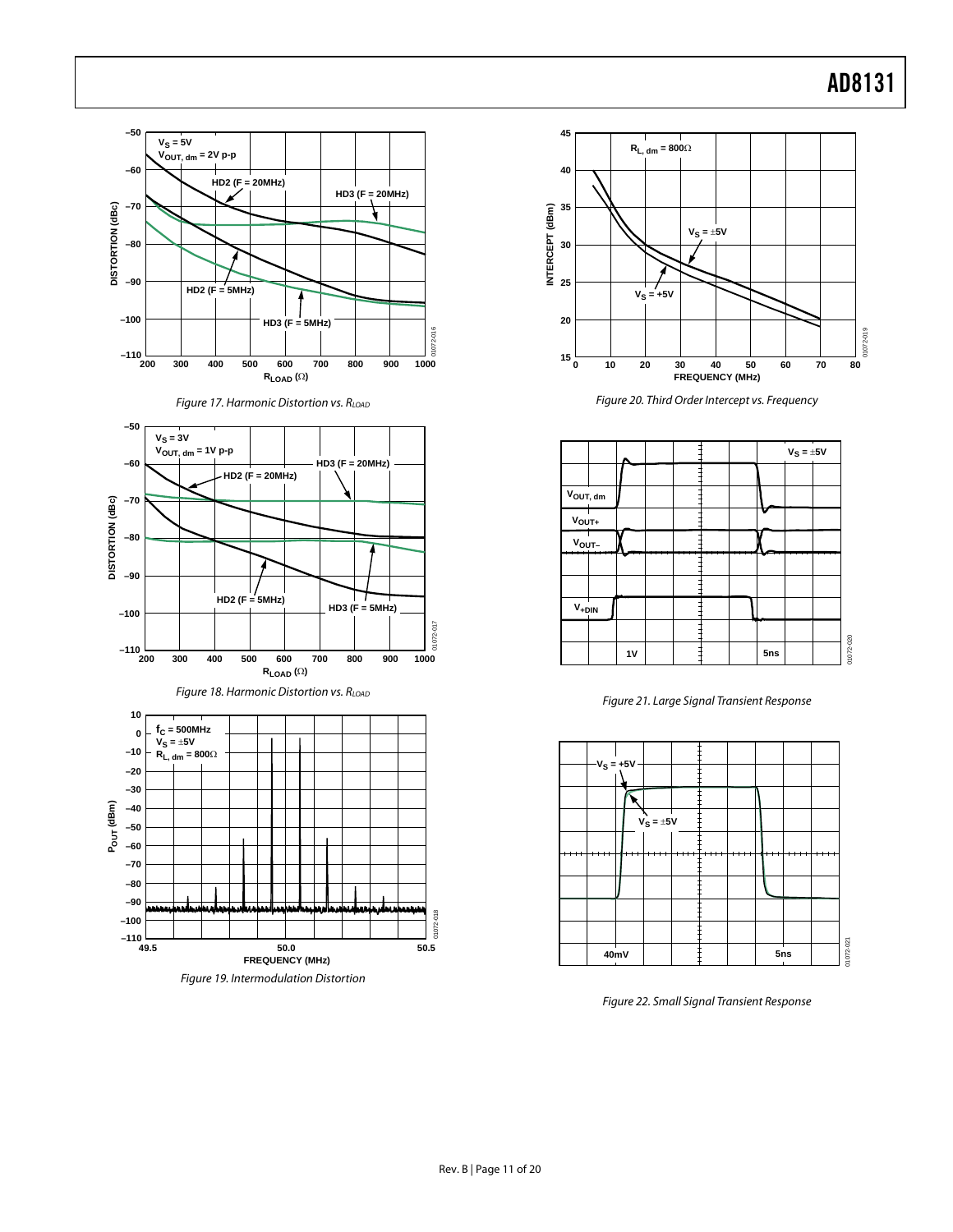

Figure 23. Large Signal Transient Response

<span id="page-11-0"></span>

Figure 24. Large Signal Transient Response



Figure 25. 0.1% Settling Time



Figure 26. Capacitor Load Drive Test Circuit



Figure 27. Large Signal Transient Response for Various Capacitor Loads



Figure 28. PSRR vs. Frequency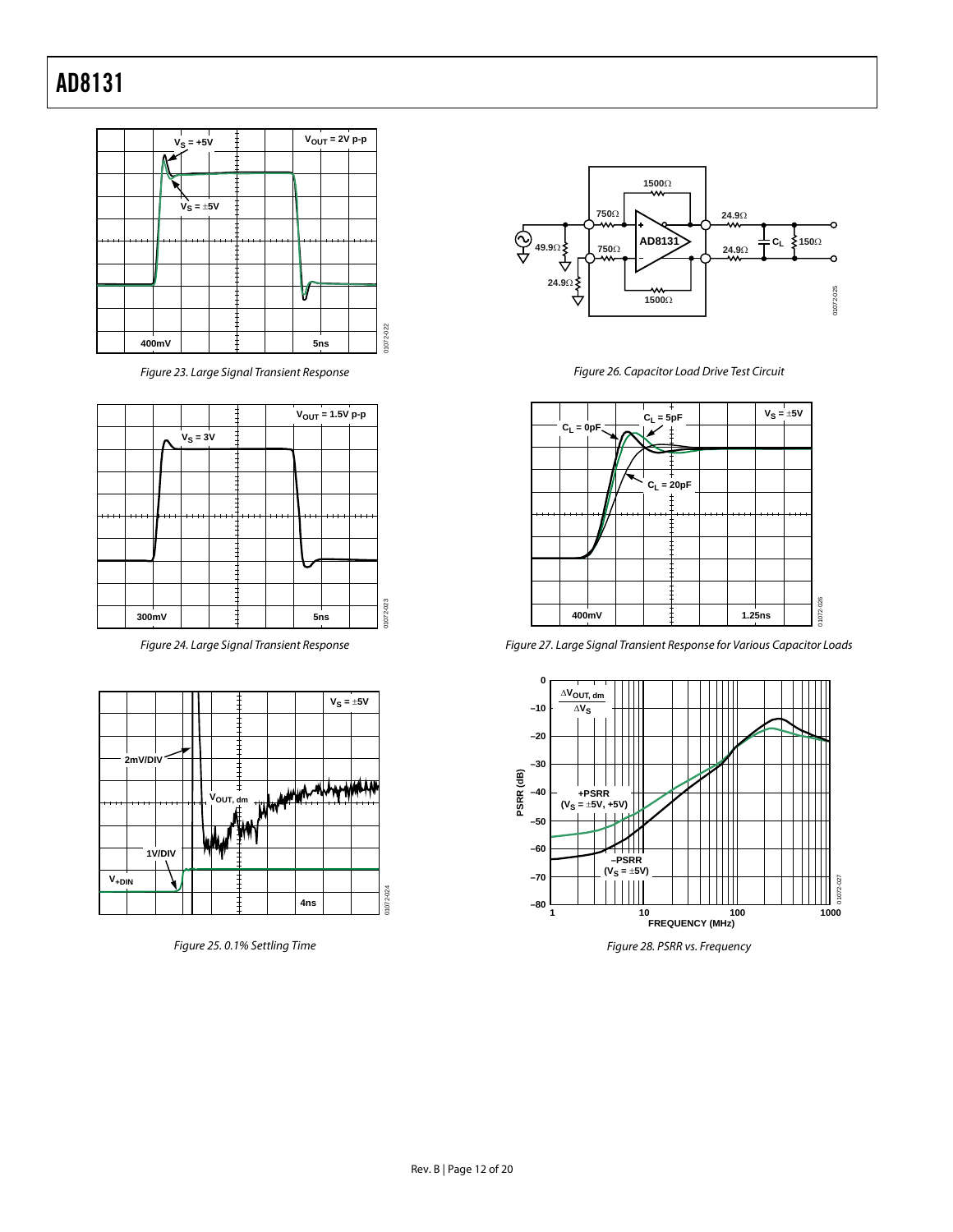01072-032



Figure 31. Single-Ended Zout vs. Frequency

Figure 34. Quiescent Current vs. Temperature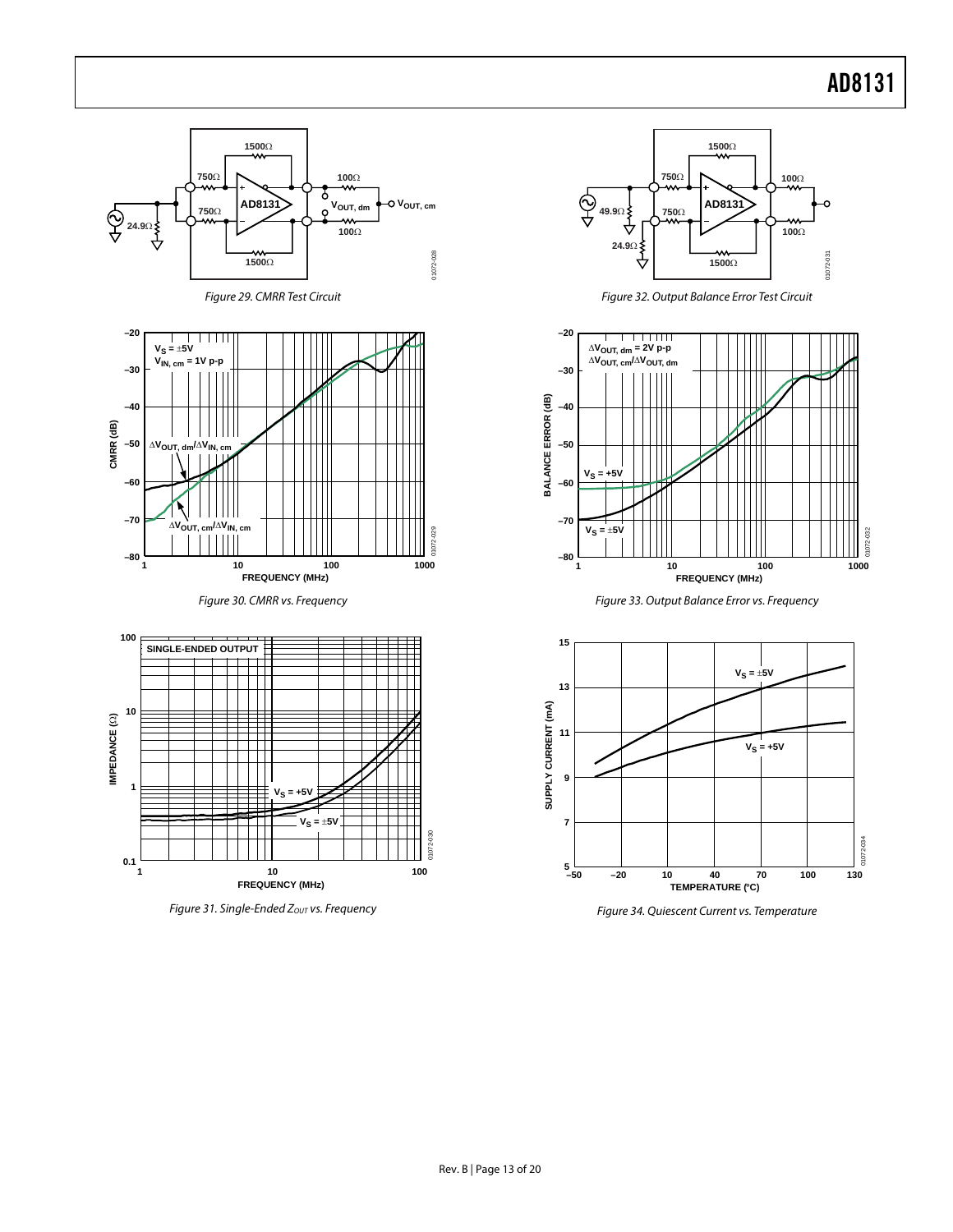









Figure 36. V<sub>OCM</sub> Gain Response Figure 38. V<sub>OCM</sub> Transient Response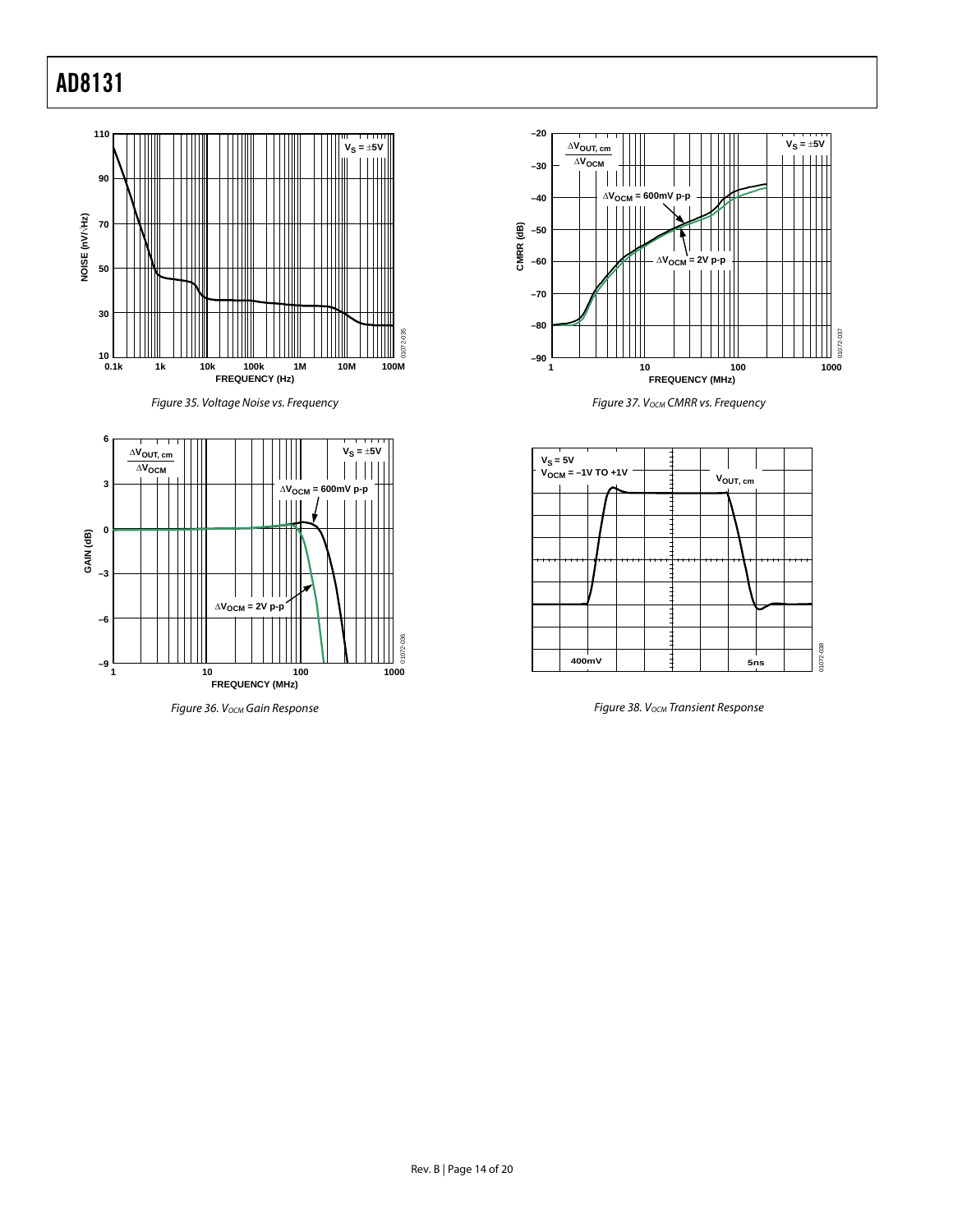## <span id="page-14-0"></span>OPERATIONAL DESCRIPTION



Figure 39. Circuit Definitions

<span id="page-14-1"></span>Differential voltage refers to the difference between two node voltages. For example, the output differential voltage (or equivalently output differential-mode voltage) shown in [Figure 39](#page-14-1) is defined as

$$
V_{OUT,dm} = (V_{+OUT} - V_{-OUT})
$$

V+OUT and V–OUT refer to the voltages at the +OUT and −OUT terminals with respect to a common reference.

Common-mode voltage refers to the average of two node voltages. The output common-mode voltage is defined as

$$
V_{OUT,cm} = (V_{+OUT} + V_{-OUT})/2
$$

Balance is a measure of how well differential signals are matched in amplitude and exactly 180 degrees apart in phase. Balance is most easily determined by placing a well-matched resistor divider between the differential voltage nodes and comparing the magnitude of the signal at the divider's midpoint with the magnitude of the differential signal. By this definition, output balance is the magnitude of the output common-mode voltage divided by the magnitude of the output differentialmode voltage.

Output Balance Error = 
$$
\begin{cases} V_{OUT, cm} \\ V_{OUT, dm} \end{cases}
$$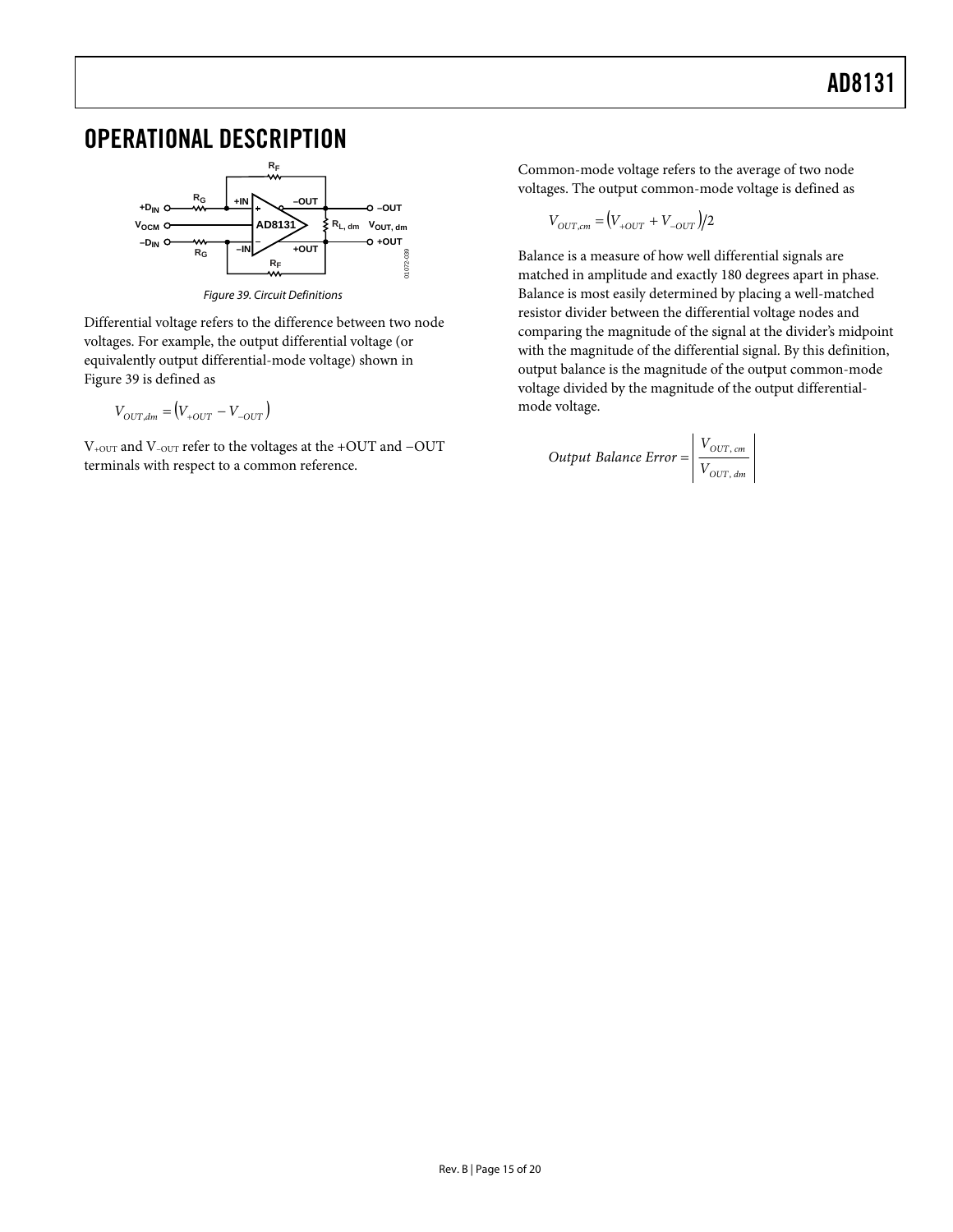## <span id="page-15-0"></span>THEORY OF OPERATION

The AD8131 differs from conventional op amps in that it has two outputs whose voltages move in opposite directions. Like an op amp, it relies on high open-loop gain and negative feedback to force these outputs to the desired voltages. The AD8131 behaves much like a standard voltage feedback op amp and makes it easy to perform single-ended-to-differential conversion, common-mode level-shifting, and amplification of differential signals.

Previous discrete and integrated differential driver designs used two independent amplifiers and two independent feedback loops, one to control each of the outputs. When these circuits are driven from a single-ended source, the resulting outputs are typically not well balanced. Achieving a balanced output typically required exceptional matching of the amplifiers and feedback networks.

DC common-mode level shifting has also been difficult with previous differential drivers. Level shifting required the use of a third amplifier and feedback loop to control the output common-mode level. Sometimes the third amplifier has also been used to attempt to correct an inherently unbalanced circuit. Excellent performance over a wide frequency range has proven difficult with this approach.

The AD8131 uses two feedback loops to separately control the differential and common-mode output voltages. The differential feedback, set by internal resistors, controls only the differential output voltage. The common-mode feedback controls only the common-mode output voltage. This architecture makes it easy to arbitrarily set the common-mode output level. It is forced, by internal common-mode feedback, to be equal to the voltage applied to the  $V_{OCM}$  input, without affecting the differential output voltage.

The AD8131 architecture results in outputs that are very highly balanced over a wide frequency range without requiring external components or adjustments. The common-mode feedback loop forces the signal component of the output common-mode voltage to be zeroed. The result is nearly perfectly balanced differential outputs, of identical amplitude and exactly 180 degrees apart in phase.

### **ANALYZING AN APPLICATION CIRCUIT**

The AD8131 uses high open-loop gain and negative feedback to force its differential and common-mode output voltages in such a way as to minimize the differential and common-mode error voltages. The differential error voltage is defined as the voltage between the differential inputs labeled +IN and −IN in [Figure 39](#page-14-1). For most purposes, this voltage can be assumed to be zero. Similarly, the difference between the actual output common-mode voltage and the voltage applied to V<sub>OCM</sub> can also be assumed to be zero. Starting from these two assumptions, any application circuit can be analyzed.

### **CLOSED-LOOP GAIN**

The differential mode gain of the circuit in [Figure 39](#page-14-1) can be described by the following equation:

$$
\left| \frac{V_{OUT, dm}}{V_{IN, dm}} \right| = \frac{R_F}{R_G} = 2
$$

where  $R_F = 1.5 \text{ k}\Omega$  and  $R_G = 750 \Omega$  nominally.

### **ESTIMATING THE OUTPUT NOISE VOLTAGE**

Similar to the case of a conventional op amp, the differential output errors (noise and offset voltages) can be estimated by multiplying the input referred terms, at +IN and −IN, by the circuit noise gain. The noise gain is defined as

$$
G_N = 1 + \left(\frac{R_F}{R_G}\right) = 3
$$

The total output referred noise for the AD8131, including the contributions of R<sub>F</sub>, R<sub>G</sub>, and op amp, is nominally 25 nV/ $\sqrt{Hz}$ at 20 MHz.

### **CALCULATING THE INPUT IMPEDANCE OF AN APPLICATION CIRCUIT**

The effective input impedance of a circuit such as that in [Figure 39](#page-14-1), at + $D_{IN}$  and  $-D_{IN}$ , will depend on whether the amplifier is being driven by a single-ended or differential signal source. For balanced differential input signals, the input impedance ( $R_{IN, dm}$ ) between the inputs (+ $D_{IN}$  and  $-D_{IN}$ ) is

$$
R_{I\!N,\,dm}=2\times R_G=1.5\;\mathrm{k}\Omega
$$

In the case of a single-ended input signal (for example if  $-D<sub>IN</sub>$  is grounded and the input signal is applied to  $+D_{IN}$ ), the input impedance becomes

$$
R_{IN, dm} = \left(\frac{R_G}{1 - \frac{R_F}{2 \times (R_G + R_F)}}\right) = 1.125 \text{ k}\Omega
$$

The input impedance is effectively higher than it would be for a conventional op amp connected as an inverter because a fraction of the differential output voltage appears at the inputs as a common-mode signal, partially bootstrapping the voltage across the input resistor RG.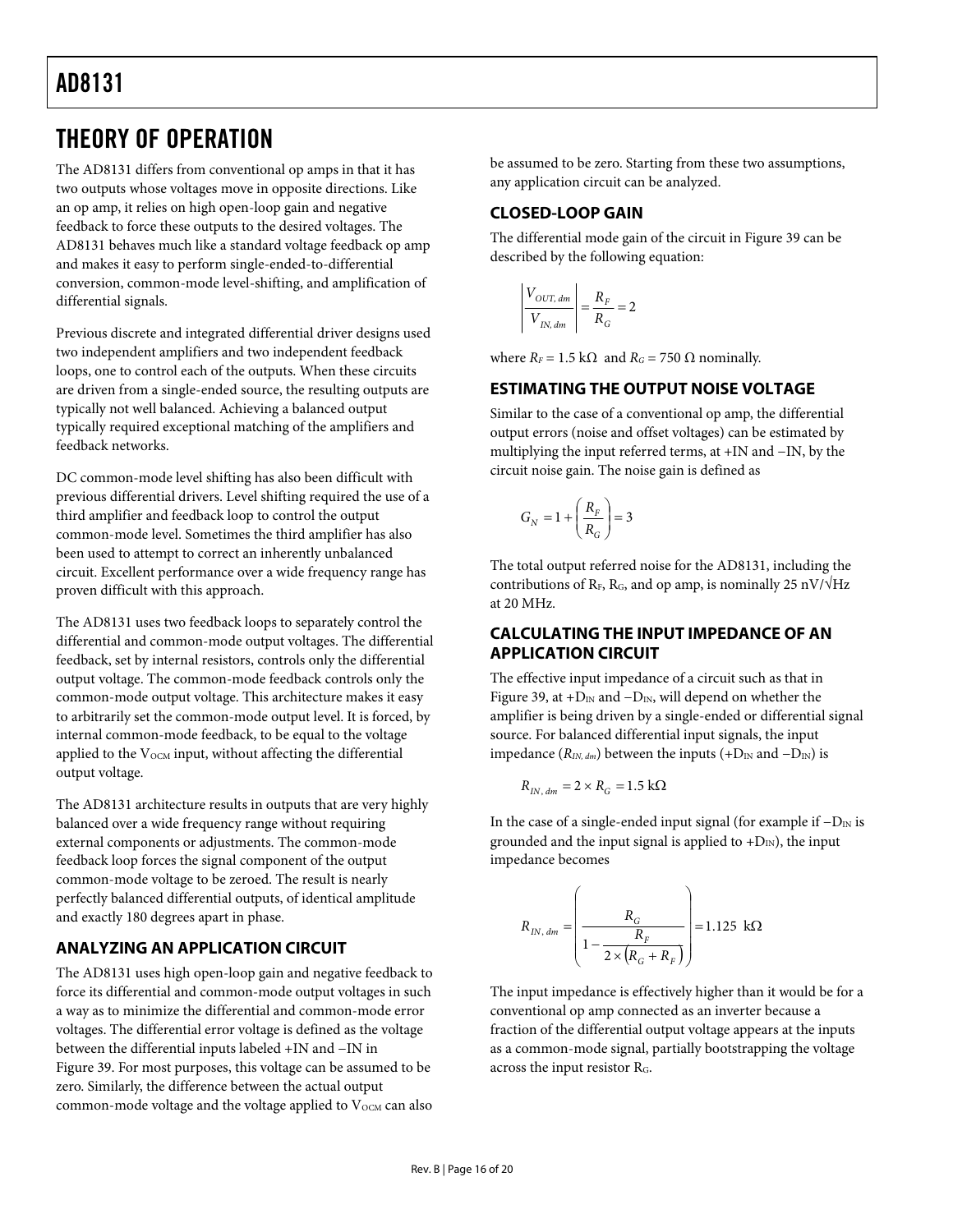#### <span id="page-16-0"></span>**INPUT COMMON-MODE VOLTAGE RANGE IN SINGLE-SUPPLY APPLICATIONS**

The AD8131 is optimized for level-shifting ground referenced input signals. For a single-ended input this would imply, for example, that the voltage at  $-D_{IN}$  in [Figure 39](#page-14-1) would be zero volts when the amplifier's negative power supply voltage (at V−) was also set to zero volts.

### **SETTING THE OUTPUT COMMON-MODE VOLTAGE**

The AD8131's  $V_{OCM}$  pin is internally biased at a voltage approximately equal to the midsupply point (average value of the voltages on V+ and V−). Relying on this internal bias results in an output common-mode voltage that is within about 25 mV of the expected value.

In cases where more accurate control of the output commonmode level is required, it is recommended that an external source, or resistor divider (made up of 10 k $\Omega$  resistors), be used.

### **DRIVING A CAPACITIVE LOAD**

A purely capacitive load can react with the pin and bondwire inductance of the AD8131 resulting in high frequency ringing in the pulse response. One way to minimize this effect is to place a small resistor in series with the amplifier's outputs as shown in [Figure 26](#page-11-0).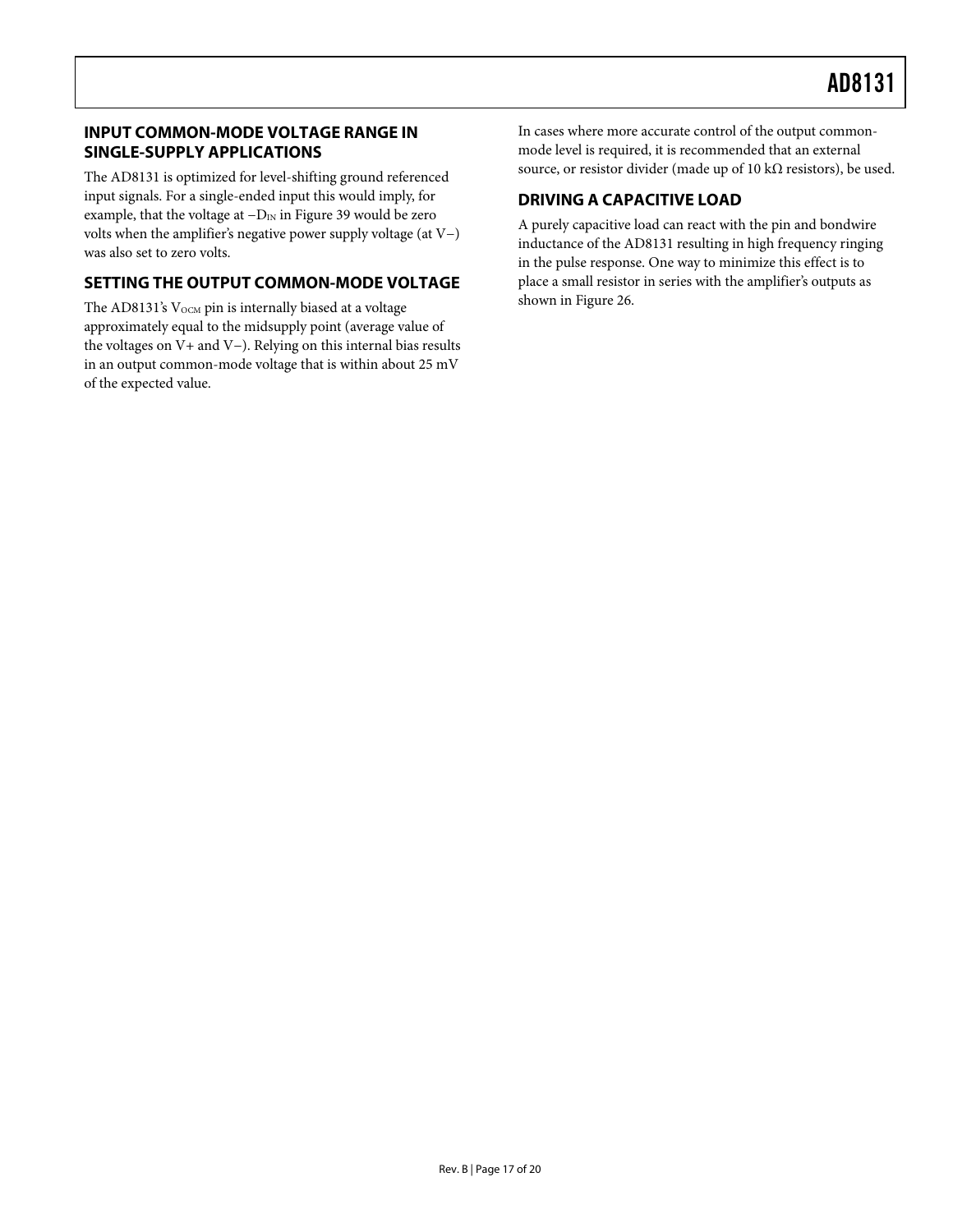## <span id="page-17-0"></span>APPLICATIONS

#### **TWISTED-PAIR LINE DRIVER**

The AD8131 has on-chip resistors that provide for a gain of 2 without any external parts. Several on-chip resistors are trimmed to ensure that the gain is accurate, the common-mode rejection is good, and the output is well balanced. This makes the AD8131 very suitable as a single-ended-to-differential twisted-pair line driver.

[Figure 40](#page-17-1) shows a circuit of an AD8131 driving a twisted-pair line, like a Category 3 or Category 5 (Cat3 or Cat5), that is already installed in many buildings for telephony and data communications. The characteristic impedance of such a transmission line is usually about 100 Ω. The outstanding balance of the AD8131 output will minimize the commonmode signal and therefore the amount of EMI generated by driving the twisted pair.

The two resistors in series with each output terminate the line at the transmit end. Since the impedances of the outputs of the AD8131 are very low, they can be thought of as a short-circuit, and the two terminating resistors form a 100  $\Omega$  termination at the transmit end of the transmission line. The receive end is directly terminated by a 100  $\Omega$  resistor across the line.

This back-termination of the transmission line divides the output signal by two. The fixed gain of 2 of the AD8131 will create a net unity gain for the system from end to end.

In this case, the input signal is provided by a signal generator with an output impedance of 50  $\Omega$ . This is terminated with a 49.9  $\Omega$  resistor near +D<sub>IN</sub> of the AD8131. The effective parallel resistance of the source and termination is 25 Ω.The 24.9  $Ω$ resistor from  $-D<sub>IN</sub>$  to ground matches the + $D<sub>IN</sub>$  source impedance and minimizes any dc and gain errors.

<span id="page-17-2"></span>If  $+D_{IN}$  is driven by a low-impedance source over a short distance, such as the output of an op amp, then no termination resistor is required at +D<sub>IN</sub>. In this case, the  $-D<sub>IN</sub>$  can be directly tied to ground.



<span id="page-17-1"></span>Figure 40. Single-Ended-to-Differential 100 Ω Line Driver

### **3 V SUPPLY DIFFERENTIAL A-TO-D DRIVER**

Many newer ADCs can run from a single 3 V supply, which can save significant system power. In order to increase the dynamic range at the analog input, they have differential inputs, which double the dynamic range with respect to a single-ended input. An added benefit of using a differential input is that the distortion can be improved.

The low distortion and ability to run from a single 3 V supply make the AD8131 suited as an A-to-D driver for some 10-bit, singlesupply applications. [Figure 41](#page-17-2) shows a schematic for a circuit for an AD8131 driving an AD9203, a 10-bit, 40 MSPS ADC.

The common mode of the AD8131 output is set at midsupply by the voltage divider connected to V<sub>OCM</sub>, and ac-bypassed with a 0.1 μF capacitor. This provides for maximum dynamic range between the supplies at the output of the AD8131. The 110  $\Omega$ resistors at the AD8131 output, along with the shunt capacitors form a one pole, low-pass filter for lowering noise and antialiasing.



Figure 41. Test Circuit for AD8131 Driving an AD9203, 10-Bit, 40 MSPS ADC

[Figure 42](#page-18-1) shows an FFT plot that was taken from the combined devices at an analog input frequency of 2.5 MHz and a 40 MSPS sampling rate. The performance of the AD8131 compares very favorably with a center-tapped transformer drive, which has typically been the best way to drive this ADC. The AD8131 has the advantage of maintaining dc performance, which a transformer solution cannot provide.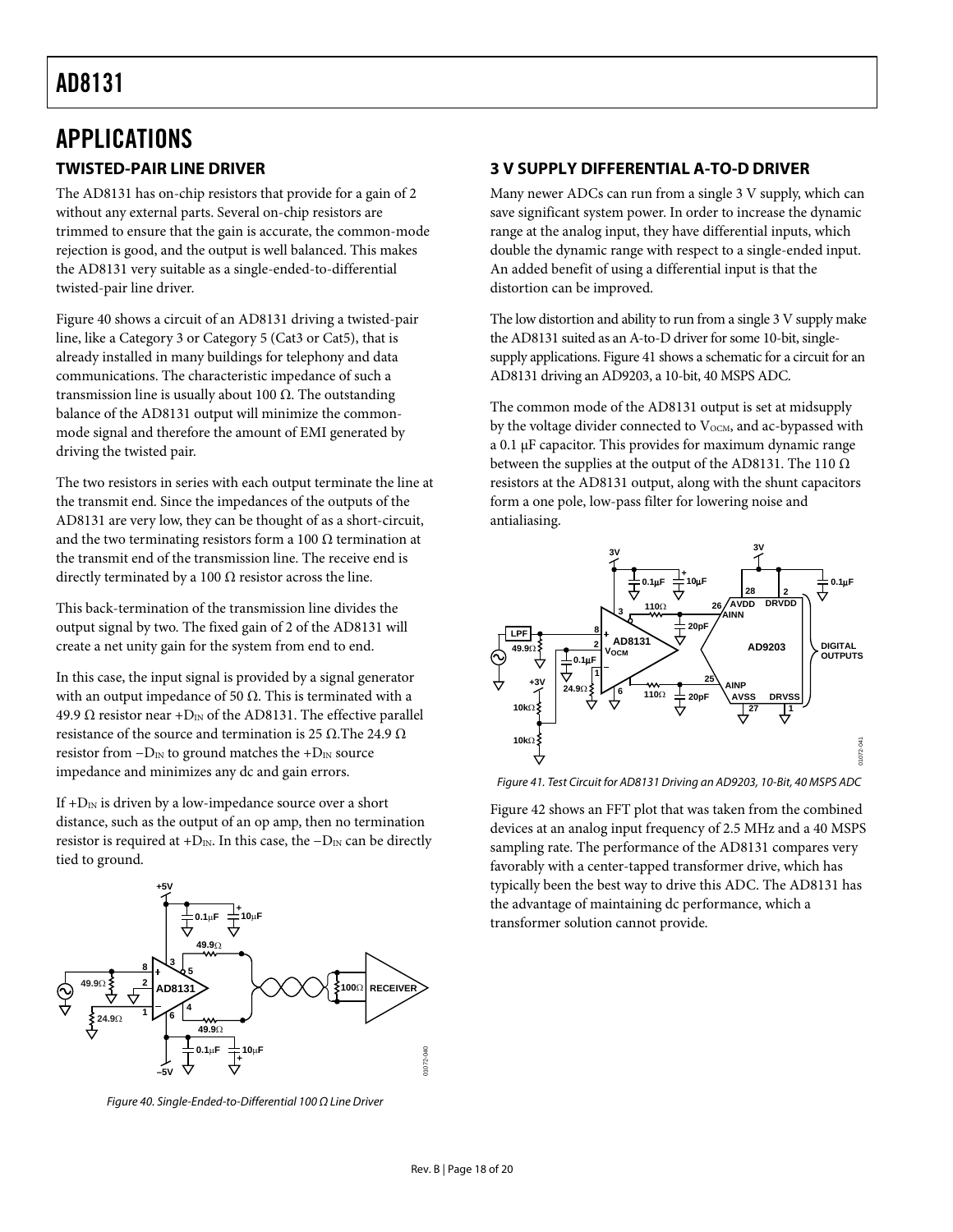<span id="page-18-0"></span>



#### <span id="page-18-2"></span><span id="page-18-1"></span>**UNITY-GAIN, SINGLE-ENDED-TO-DIFFERENTIAL DRIVER**

If it is not necessary to offset the output common-mode voltage (via the  $V_{OCM}$  pin), then the AD8131 can make a simple unitygain single-ended-to-differential amplifier that does not require any external components. [Figure 43](#page-18-2) shows the schematic for this circuit.



Figure 43. Unity Gain, Single-Ended-to-Differential Amplifier

As shown above, when  $-D_{IN}$  is left floating, there is 100% feedback of +OUT to −IN via the internal feedback resistor. This contrasts with the typical gain of 2 operation where  $-D<sub>IN</sub>$  is grounded and one third of the +OUT is fed back to −IN. The result is a closed-loop differential gain of 1.

Upon careful observation, it can be seen that only  $+D_{IN}$  and  $V_{OCM}$ are referenced to ground. The ground voltage at V<sub>OCM</sub> is the reference for this circuit. In this unity gain configuration, if a dc voltage is applied to  $V_{\text{OCM}}$  to shift the common-mode voltage, a differential dc voltage will be created at the output, along with the common-mode voltage change. Thus, this configuration cannot be used when it is desired to offset the common-mode voltage of the output with respect to the input at  $+D_{\text{IN}}$ .